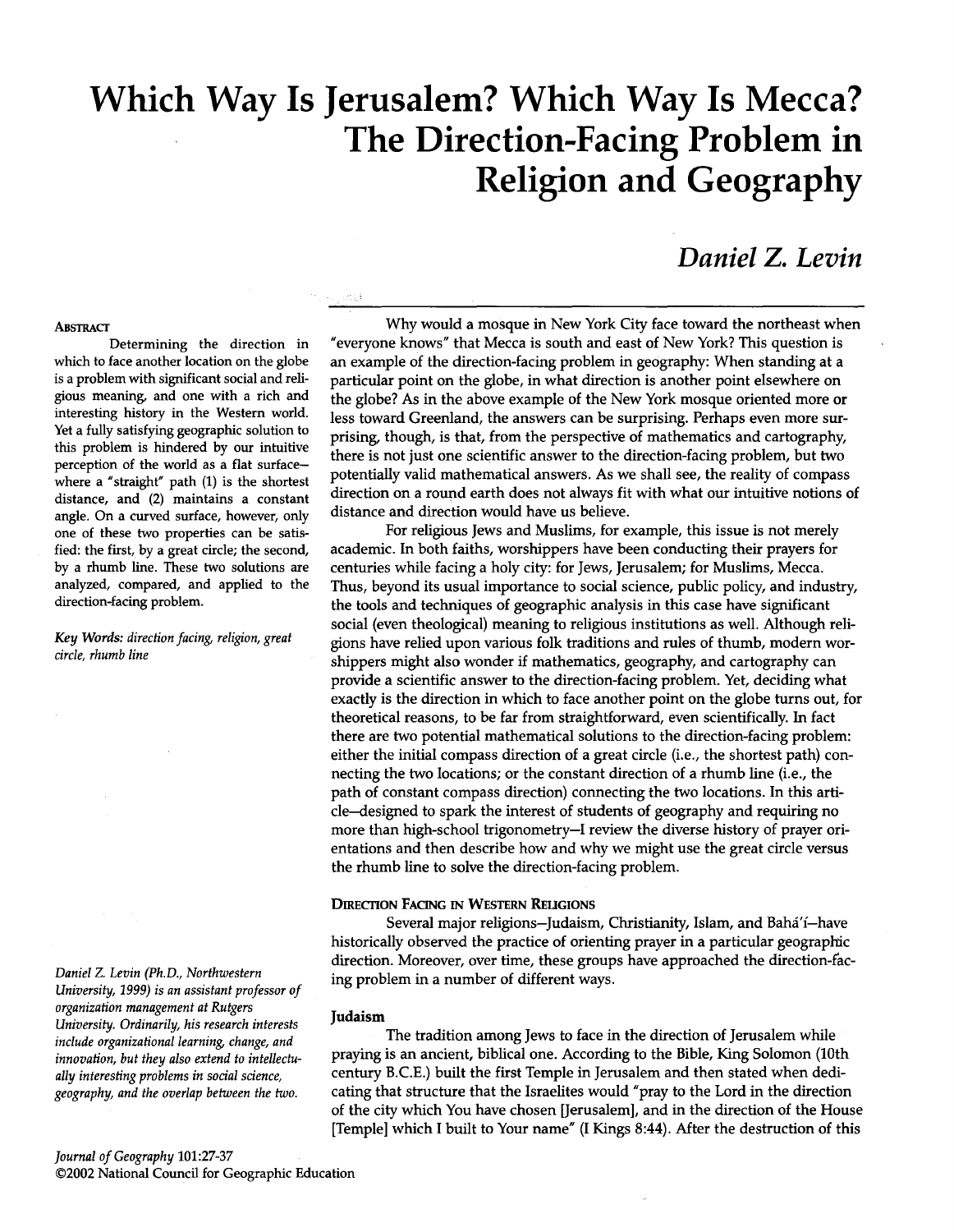Temple, the Bible notes that Daniel (6th century B.C.E.), while in exile in Babylonia, faced in the direction of Jerusalem while praying (Daniel 6:11). After the final destruction of the secorid Jewish Temple (70 C.E.), located on the same site as the first, this tradition remained and was soon codified into Jewish law. For the most part, however, it appears that in actual practice Jews have had a rather flexible attitude toward the direction of Jerusalem and moreover, even in theory, have never been extraordinarily precise about determining its direction.

The earliest rabbis, whose views were first recorded around the year 200 C.E., believed that Jews should physically face Jerusalem when praying, but added that someone on a boat could simply direct his "heart" to the site of the destroyed Temple in Jerusalem (Babylonian Talmud, *B'rachot* 28b). Another source from the same time period elaborated, "Those in the north face the south, those in the south face the north, those in the east face the west and those in the west face the east so that all Israel [i.e., the Jewish people] prays toward one place" *(Tosefta B'rachot* 3:16). By the late 5th century, subsequent rabbis had reiterated this viewpoint but added the opinion that a blind man or someone who does not know the direction should simply direct his "heart" towards his Father in heaven (Babylonian Talmud, *B'rachot* 30a). Archaeological evidence confirms that 2nd- to 5th-century synagogues were roughly oriented to face Jerusalem (Avi-Yonah 1971).

As Jews migrated to North Africa and Europe, later commentaries on this Jewish law-e.g., rabbis writing in 13th-century Germany *(Mord'khai, B'rachot* 30a) and in 14th-century Spain *(Tur, O.H. 94)*-noted simply that Jews to the west of the Land of Israel should face eastward. Interestingly, in Arab lands-where Muslim astronomers and others focused intensely on the direction-facing problem-medieval Jewish scholars showed no interest in treating more scientifically the direction of prayer (Goldstein 1996). Perhaps the only scientific treatment of this issue was by a 15th-century Jewish astronomer in Lisbon who wrote in Hebrew of finding the direction of Jerusalem using geographic coordinates, although he did not indicate what method he used or what direction he found (Langermann 1999). By the 16th century in Poland, one . legal codifier (a rabbi) wrote of facing eastward, but then added that Jews should build a synagogue such that the direction of prayer is actually southeast, since facing directly east (toward where the sun rises) is the way Christians pray *(Mappah,* O.H. 94:2). Subsequently, another 16th-century scholar-one who lived in Prague, Venice, and Polandalso expressed concern about directly emulating the Christian custom of facing due east, and further wrote:

For all the lands in which we dwell are all northwest of the Land of Israel, and we are not located due west of the Land of Israel. Therefore it appears to me to be the proper thing to do that, when we make a synagogue, we should be careful when we make the eastern wall-where we place the ark and we pray opposite it-that it

should lean a little towards the southeast.

*(L'vush,* as quoted in *Mishna B'rurah,* O.H. 94:2)

However, a rabbi writing in 17th-century Prague noted that he had only witnessed Jews facing directly eastward. He therefore concluded-even though his own opinion was to face southeast-that most Jews must be taking the view that simply choosing one of the four compass directions mentioned 1,400 years earlier in the Talmud was sufficient *(Divrei Hamudot, B'rachot* 30a). In fact, most synagogues from the middle ages to the 18th century placed the ark along a wall that was due east; one notable exception, though, was the 16th/17th-century "Spanish synagogue" in Venice, which was oriented to face south by southeast (Kashtan 1971). At the turn of the 20th century, yet another Jewish legal authority-one who lived in Lithuania and Poland-again reiterated that Jews in Europe should face southeast; that is, toward where the sun is 30-60 minutes after sunrise in the spring or fall *(Mishna B'rurah,* O.H. 94:2). Despite these admonitions, however, today all, or nearly all, synagogues in Europe and North America (if they have any intentional geographic orientation at all) are oriented to face due east.

Besides *praying* in the direction of Jerusalem, 3rdto 5th-century rabbis also applied the direction-facing principle to a Jewish law that one should avoid showing disrespect by relieving oneself while facing the Temple in Jerusalem when it is in view. These early rabbis debated and differed over whether this prohibition applies when the Temple is not in existence (i.e., after 70 C.E.), or when Jerusalem is not in sight, or when one is not due north or due east of Jerusalem, or when one is outside the Land of Israel entirely. Interestingly, those who followed this prohibition would avoid facing Jerusalem *and* avoid turning their backs to it; thus, many rabbis argued that someone to the east of Jerusalem should face north or south when relieving himself (Babylonian Talmud, *B'rachot* 61b). Many centuries later, Jewish burial also became associated with the direction of Jerusalem. One early-19th-century European rabbi wrote that, although it is not mentioned in ancient or early Jewish texts, it had become an established Jewish custom in Europe to bury a person with the legs to the east (or sometimes south) "as symbolic of the faith in resurrection of the dead, indicating that he will stand up from his grave and leave... to travel to the Holy Land [when the Messiah comes anq ends the Jewish exile]" (Responsum Hatam Sofer Y.D. part 2, section 332). This rabbi also noted that the journey from Europe to the Holy Land starts out on either a southerly route (that then turns east) or an easterly route (that then turns south), so either direction for burial is proper. Again, we see that Jews typically have been content, even in theory, to approach the direction of Jerusalem with approximate solutions.

#### **Christianity**

The "early Christian practice of facing the east for prayer... could well have begun in conscious contrast to the Jewish custom [of facing Jerusalem], but it would also have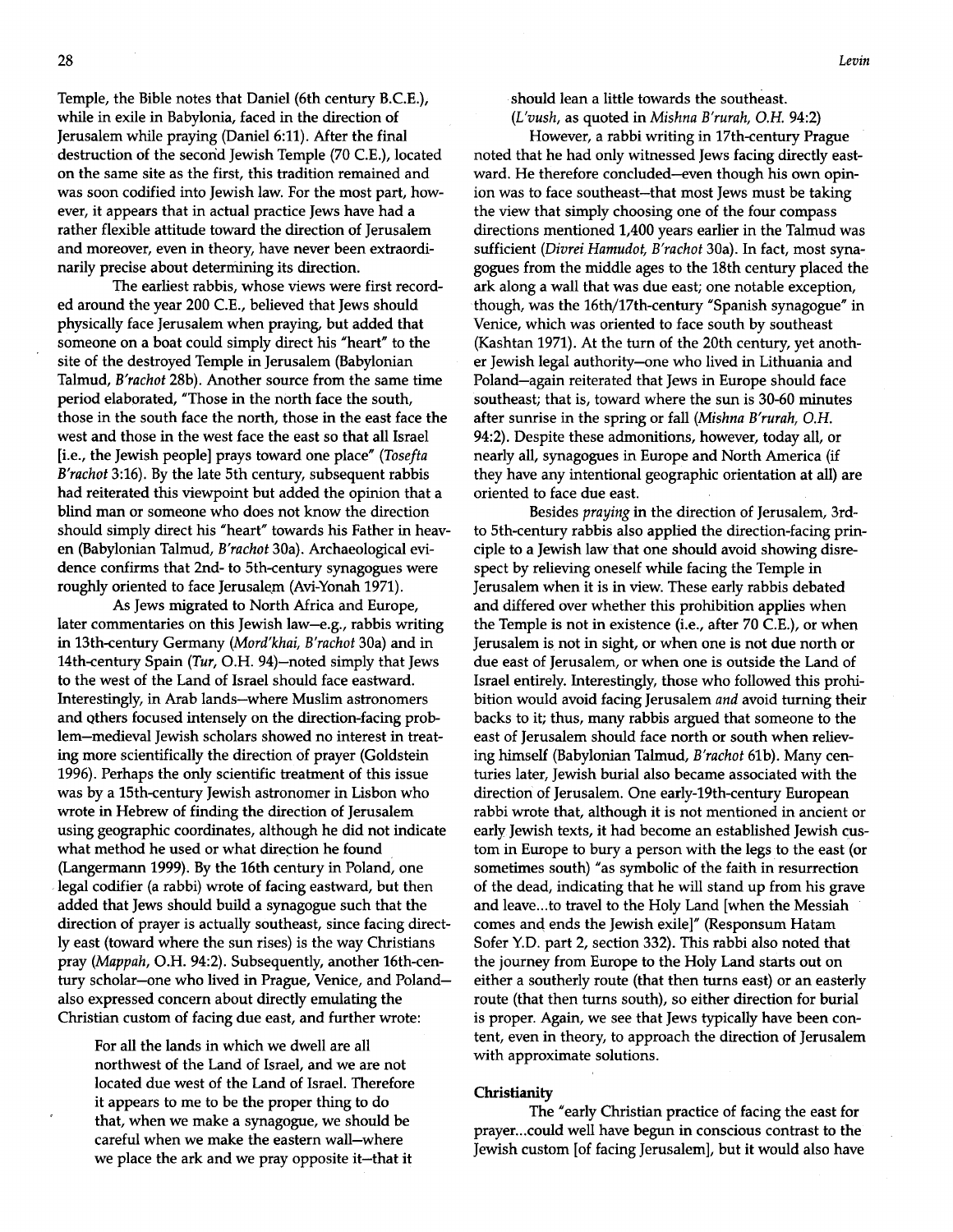been influenced by the general pagan understanding of the time that the east is the direction in which the good divine powers are to be found, a view originally connected with sun worship" (Davies 1986, 421). Along with these particular rationales, however, Christian scholars and theologians have also offered numerous other historical, theological, or biblical explanations for the custom of facing eastward (Davies 1986; Hassett 1913; Lang 1989; Yarnold 1994). In addition, a related custom has been the practice among some Christians of burying the dead with the lay person's feet placed to the east (Lang 1989). Interestingly, the early Church's adult baptism (i.e., conversion) ceremonies-instituted after the Roman Empire legalized Christianity in the 4th century-included having the candidate face west to renounce the devil, then turn away in the opposite direction "to face Christ, the source of light, in the east" (Yarnold 1994).

Historically, this custom of facing eastward has found expression in the geographic orientation of churches. From the 4th century to the 8th century, Christian basilicas in the Western world were typically built with their entrance on the east side, whereas later basilicas, influenced by Orthodox and French church architecture (Foley 1991; Redmond 1967), came to be built with the opposite orientation, with the apse (i.e., the area containing the altar, opposite the entrance) on the east side. In both cases, however, apparently the "presider stood on whichever side of the altar allowed him to face east, the place of the rising sun and a symbol of the resurrection" (Foley 1991, 70). The latter custom of both presider and congregation facing eastward continued in Roman Catholic churches until the decades after World War II, when priests gradually switched their orientation so that they now face the congregation, even though this change means that the priests may thus be facing westward (Cross and Livingstone 1983). Protestant ministers have generally faced the congregation since the Reformation, although their churches have not been oriented in any particular direction (Cope 1986). In fact, throughout Christian history, from the earliest days to the present, "orientation has never been considered absolutely essential and many churches have been built regardless of it to accommodate them to the site available" (Davies 1986, 421).

#### Islam

In contrast, Islam has been perhaps the most concerned among the major Western religions with the direction-facing problem. Interestingly, among Muslims the direction of prayer *(qibla,* in Arabic) was initially, as it is among Jews, toward Jerusalem. However, within a year or two of Muhammad's founding of Islam (7th cent.), the Muslim *qibla* (also spelled *kibla)* was changed from Jerusalem to Mecca, due perhaps in part, some have speculated, to Muhammad's disappointment that few Jews were converting to Islam (Wensinck 1986). Thus, Muslims were instructed, "Turn then your face in the direction of the Sacred Mosque: wherever you are, turn your faces in that

whenever a mosque is constructed, the building is oriented to face in the direction of this *qibla* (Wensinck 1986). In addition to its considerable importance in Muslim prayer, "according to Islamic law, certain ritual acts such as reciting the *Qur'an,* announcing the call to prayer, and slaughtering animals for food, are to be performed facing the Ka'ba. Also Muslim graves and tombs were laid out so that the body would lie on its side and face the Ka'ba" (King 1999, 47). In addition, "it is forbidden to turn towards Mecca when relieving nature" (Wensinck 1986, 82).

Historically, Muslims have used a number of different approaches in determining the direction of Mecca. In the first two centuries of Islam, for example, the *qibla*  was sometimes determined by using the direction of the road on which pilgrims left for Mecca (Goldstein 1996), or it was simply to face south because "the Prophet Muhammad had prayed due south when he was in Medina (north of Mecca)" (King 1993, I 253). Later in the medieval period, however, two main traditions, each existing alongside the other, emerged: mathematical astronomy, which used geographic coordinates and trigonometric formulas, and legal scholarship, which used a number of different rules of thumb not requiring computations. Interestingly, as King  $(1993, X8)$  notes, "It is quite apparent from the orientations of mediaeval mosques that astronomers were seldom consulted in their construction. Indeed... several different and often widely-divergent *kiblas* were accepted in specific cities and regions."

The medieval legal scholars, drawing on a kind of folk astronomy, began with the observations that the Ka'ba, a rectangular-shaped building, is oriented so that, roughly speaking, (1) the two shorter walls face the rising point of the star, Canopus, (2) the two longer walls face the summer sunrise or winter sunset, and (3) each of the walls face head on into one of the four Arabian winds. These observations were then combined with a view of the Ka'ba, in Mecca, as the center of the world. Muslim legal scholars then divided the world into either 4, 8, 11, 12, or 72 sectors radiating out from the Ka'ba, so that each sector of the world could be said to face a particular section of the perimeter (or wall) of the Ka'ba. Muslims living in a particular sector could then determine the *qibla* based on the rising (or setting) of the sun or stars or the winds in their location. Thus, the legal tradition's

attempts to define the *kibla* for different localities in terms of astronomical risings and settings [or even of wind directions] stem from the fact that these localities were associated with specific segments of the perimeter of the Ka'ba, and the *kiblas* adopted were the same as the astronomical directions which one would be facing when standing directly in front of the appropriate part of the Ka'ba. (King 1993, XI 1- 2}

So, for example, early Iraqi mosques faced the winter sun-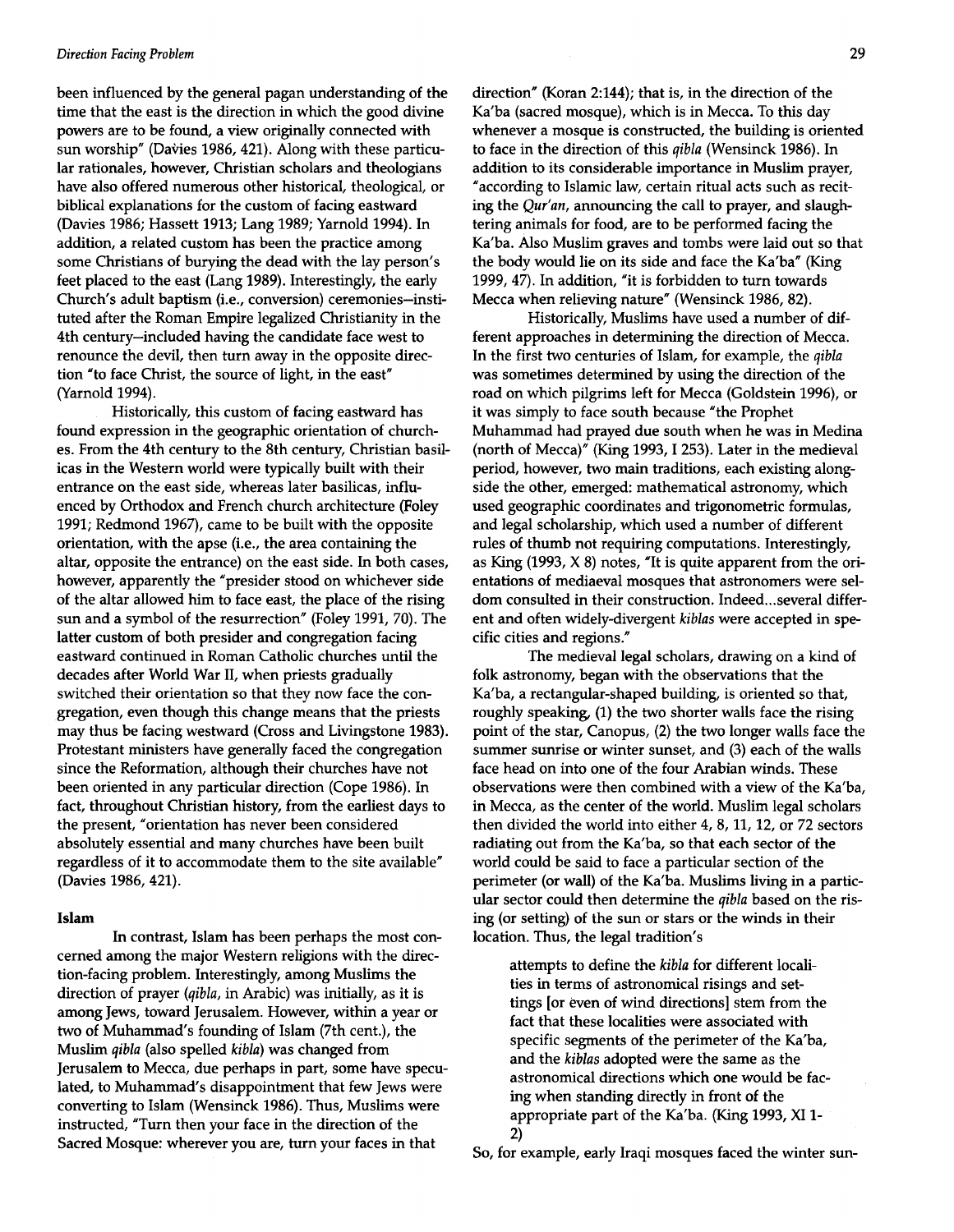set, and early Egyptian mosques, the winter sunrise, so that these mosques would be in some sense "parallel" to the relevant wall of the Ka'ba. Nevertheless, even within the same city "there were differences of opinion; and different directions were favoured by particular groups" (King 1993, I 255).

Although the increasingly accurate approximations and formulas of mathematical astronomers from the 8th to 15th centuries were circulated only within the scientific community, and were largely ignored by Muslim legal scholars and by the wider community, this mathematical approach eventually, by the modern era, came to dominate. Today, mosques are built according to the *qibla* found by calculating the initial compass direction of the shortest distance to Mecca (i.e., the great-circle route) using precise geographic coordinates (King 1993).

#### Baha'i

The Baha'i faith, which began in the Middle East in the mid-19th century and today has millions of followers worldwide, has its own *qiblih* for the direction of certain prayers. Individual Baha'is recite the daily obligatory prayer while facing in the direction of the tomb of Bahá'u'lláh, located at Bahji, just north of Acre, Israel (near Haifa). According to Baha'u'llah's Book of Laws, "When ye desire to perform this prayer, turn ye towards the Court of My Most Holy Presence, this hallowed Spot that God hath... decreed to be the Point of Adoration for the denizens of the Cities of Eternity (Kitáb-i-Aqdas, 56). In addition, this *qiblih* towards Acre is used during a communal prayer recited twice per year and whenever visiting two particular Bahá'í shrines. It is also customary for Bahá'ís to be buried with their feet in the direction of Acre (Yancy 2000).

Like modern-day Muslims facing Mecca, Bahá'ís compute their *qiblih* based on the initial compass direction of the great-circle route to Acre. So, for example, in North America's Baha'i House of Worship, which was designed in the mid-1920s and is located just north of Chicago, the chairs in the auditorium face roughly northeast, or east by northeast (Stockman 2000; Yancy 2000). Interestingly, though, local folklore at this particular House of Worship near Chicago has it that the sidewalk leading (in a south- . easterly direction) from the temple to the nearby intersection forms an "arrow" pointing towards Acre (Yancy 2000). This southeastward sidewalk is fairly consistent with a rhumb line from Chicago to Acre, although, as already noted, the actual seating inside the temple is based on the initial compass direction of the great-circle route (i.e., people face northeast). In practice, many Baha'i followers, like Jews facing Jerusalem, are not especially strict about following the *qiblih* towards Acre (Brown and Bromberek 2000; Yancy 2000). For those followers who are interested, though, the Baha'i Computer and Communication Association has created a "web-based calculator" that will , compute the *qiblih* to Acre based on the initial compass direction of the great-circle route from any latitude and longitude entered (Brown and Bromberek 2000).

#### Common Themes

Thus, for these world religions, the meaning of physical space and geography has a strong spiritual component. In orienting the direction of prayer, these faiths have historically made use of scientific methods on occasion but also other rules of thumb for determining the proper direction. Moreover, the knowledge by worshippers that all of their co-religionists are praying in the same direction, or in the direction of the same place, can be a source of unity in a number of ways among these worshippers-particularly among Jews, Muslims, and Baha'is, who are facing a specific location. Synchronizing geographic direction plays a *symbolic* role in supporting theological notions of unity, such as unity of faith, of the divine, of a people, or of humankind; it plays a *social* role in creating a sense of community and fellowship among worshippers even if they are scattered all over the world; and it plays an *institutional* role in supporting the process of building and maintaining cross-national linkages and unity among members of the same religious organizations.

#### **GEOGRAPHICAL CONSIDERATIONS**

# The Earth Is Round

Yet, ironically, the question of which way to face, despite its purpose as a source of unity, lacks, geographically speaking, the unity of a single answer that worshippers in the modern era might expect. That is, over short distances we can simply assume that the two points essentially lie on a flat surface, and we can draw a straight line between them to determine the compass direction. As the two locations in question become farther and farther apart on the earth, however, the question of which way to face ceases to be just a straightforward math problem. Indeed, for longer distances, we are forced to take into account that the earth's surface is actually curved and thus we must add the constraint that the "line" connecting the two points must remain on the curved surface. With this constraint, however, the very notion of a "straight" line between two points becomes considerably less intuitive than it was on the flat surface, for no line on a curved surface is truly straight; it is, by definition, curved.

Thus, we need some sort of curved-surface analog to the notion of a straight line on a flat surface.

We all know, for instance, what a straight line is. It is the shortest distance between two points, and it is, well, *straight* [i.e., it forms a constant angle). But when we try to draw a straight line on the surface of the globe, it is immediately apparent that we can't draw any sort of line which even begins to meet our intuitive idea of what a straight line should be. (Reid 1963, 149)

Since our intuitive notions of direction and distance are derived almost entirely from our visual perception of and interaction with a flat (Euclidean) world, we must make conceptual compromises when defining a "straight" line on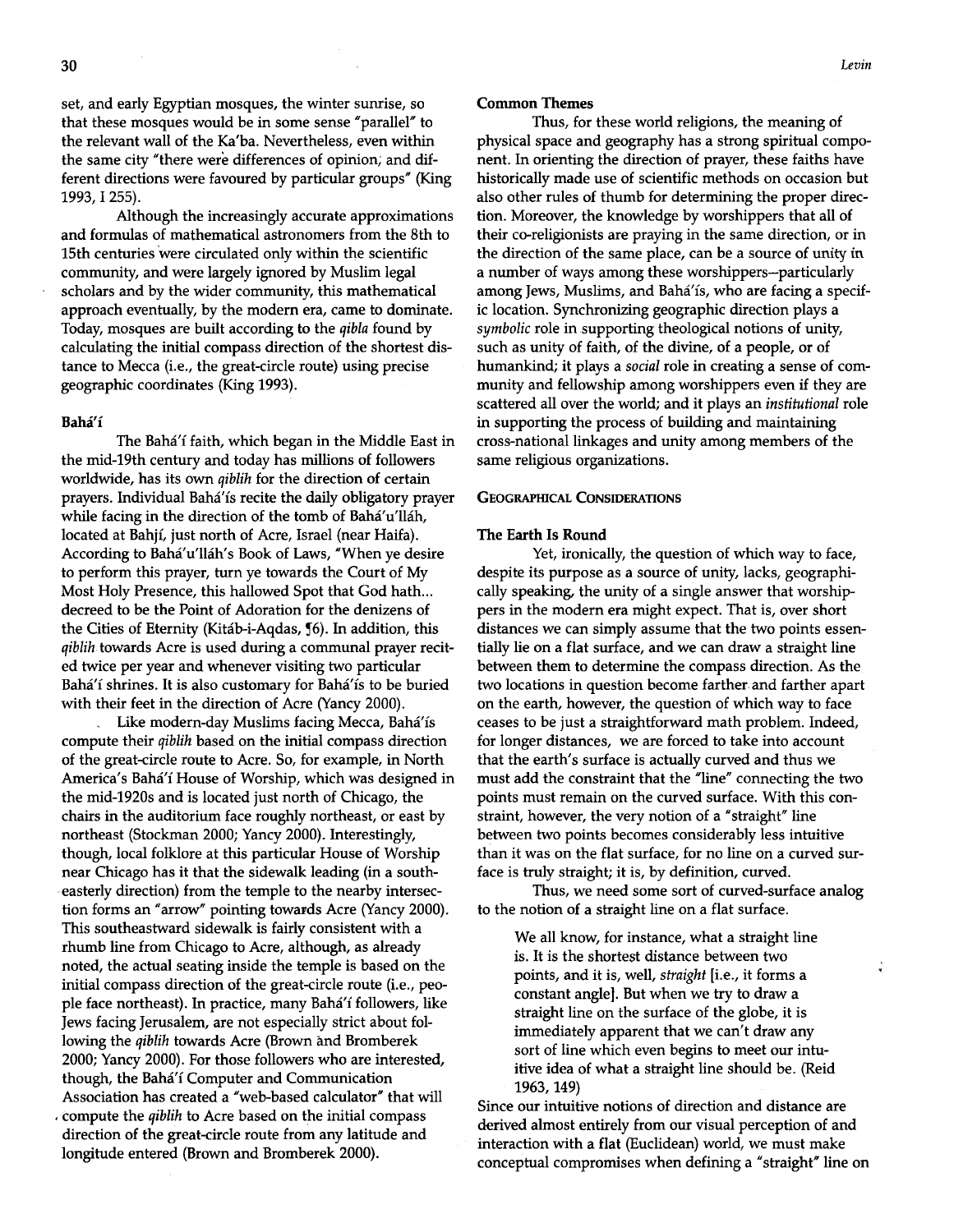#### *Direction Facing Problem*

the surface of the earth. This divergence between intuitive concepts based on plane geometry and the realities of spherical geometry (especially for long-range distances) leads to two possible definitions of a curved-surface "straight" line. On a flat surface, a straight line has two properties: (1) it is the shortest distance between two points, and (2) it maintains the same direction (angle) all along its path; psychologically, we take these two properties for granted. On a curved surface like the earth, however, it turns out that we can choose only one of these two properties to define a "straight" line. As a result, two definitions of a "straight" path on a curved surface emerge: the great circle (the line of shortest distance) and the rhumb line (the line of constant direction).

# **Great Circle**

The shortest distance between two points on a sphere is along a great circle, or orthodrome, defined as a 0 circle on a sphere produced by any plane which passes through the center of the sphere" (Raisz 1962, 292) and through the two points in question. If one point is due north or south of the other-that is, if both points lie along the same meridian (those lines of longitude that converge at the north and south poles)-then the great circle connecting the two points is the meridian itself along which both points lie. More typical is the case of an oblique great circle, a great circle connecting two points (not on the equator) with *different* longitudes. One answer to the question, then, of what is the direction of another point elsewhere on the globe is to say that it is the *initial* compass direction-known as the *azimuth-of* the great-circle path, starting at the initial location. That is, in what direction would we start traveling if we were to trace the shortest path (the great circle) to the destination point.

This particular definition of a "straight" path on the surface of a globe emphasizes the notion of distance. For if the "true" distance between two points, even on a curved surface, is to mean anything, this argument-popular among geographers and mathematicians-goes, it must mean the shortest distance (i.e., along the great circle) between those two points (Reid 1963; Kramer 1970; Robinson et al. 1995). This definition is also the consensus among Muslims in choosing a direction in which to face Mecca (King 1986) and among Bahá'ís for facing Acre (Brown and Bromberek 2000).

To compute the initial azimuth (angle), Z, between the line extending due north from point 1 and the great-circle route connecting points 1 and 2 on a sphere, the following equation is used:

$$
Z = \text{Arctan}\bigg(\frac{\sin(\Delta L_o)}{\cos(Lat_1)\tan(Lat_2) - \sin(Lat_1)\cos(\Delta L_o)}\bigg),
$$

In this equation *6.Lo* is the absolute value of the difference in longitude between the two points (minimum of  $0^{\circ}$  and maximum of  $180^{\circ}$ ), and *Lat*<sub>1</sub> is the latitude of point  $1$  (*Lat<sub>2</sub>*, of point 2); note that, in this equation, *Lat* should be a negative number for latitudes south of the equator. The solu-

tion provided by this equation was first determined in Damascus by the 14th-century astronomer al-Khalili, who developed a *qibla* table for each degree of longitude and of latitude in the Muslim world (King 1986).

Choosing the initial direction of a great-circle route, however, does have some drawbacks. For one, "the navigator thinks of an oblique great-circle course as a line of inconstant direction. Though it is indeed the shortest, most direct route between two points on the earth's surface, you must be ever changing your compass direction with respect to those converging meridians if you would stick to the oblique great-circle route" (Greenhood 1964, 130). In other words, the *initial* compass direction of a great-circle route will be incorrect as soon as the journey begins, because an oblique great circle's direction (with respect to the north-south meridians) is different for every point along the route (see Fig. 1). This lack of consistency between the initial direction of the great circle versus subsequent compass headings along it seems to violate part of what it means for a path to be "straight": it must maintain the same direction (angle) all along the line. A related difficulty arises when we examine the special case of two points on the earth that are due east or west of each other. In this special case, a person at the more western location who believes that a "straight" path, first and foremost, should have a constant direction, would face due east along the same line of latitude shared by the city he or she is facing, even though that path is not the shortest. This reasoning is probably closer to the views of the 3rd-century Jewish rabbis who said to face eastward when one is west of Jerusalem *(Tosefta B'rachot* 3:16).

#### **Rhumb Line**

In contrast to a great circle, a rhumb line, or loxodrome, is a "line which crosses the successive meridians at a constant angle" (Raisz 1962, 296). In other words, a path



*Figure 1. Example of Great Circle Versus Rhumb Line (as shown on a Mercator map projection). The great-circle route (i.e., the shortest distance) between New York and Mecca* is *6,400 miles long. The rhumb line (i.e., the line of constant direction)* is *6,800 miles long.* 

connecting two points on the earth along a rhumb linethough it will likely not be the shortest path-will maintain the same constant compass direction all the way along the path. Thus, a second definition of a "straight" line on a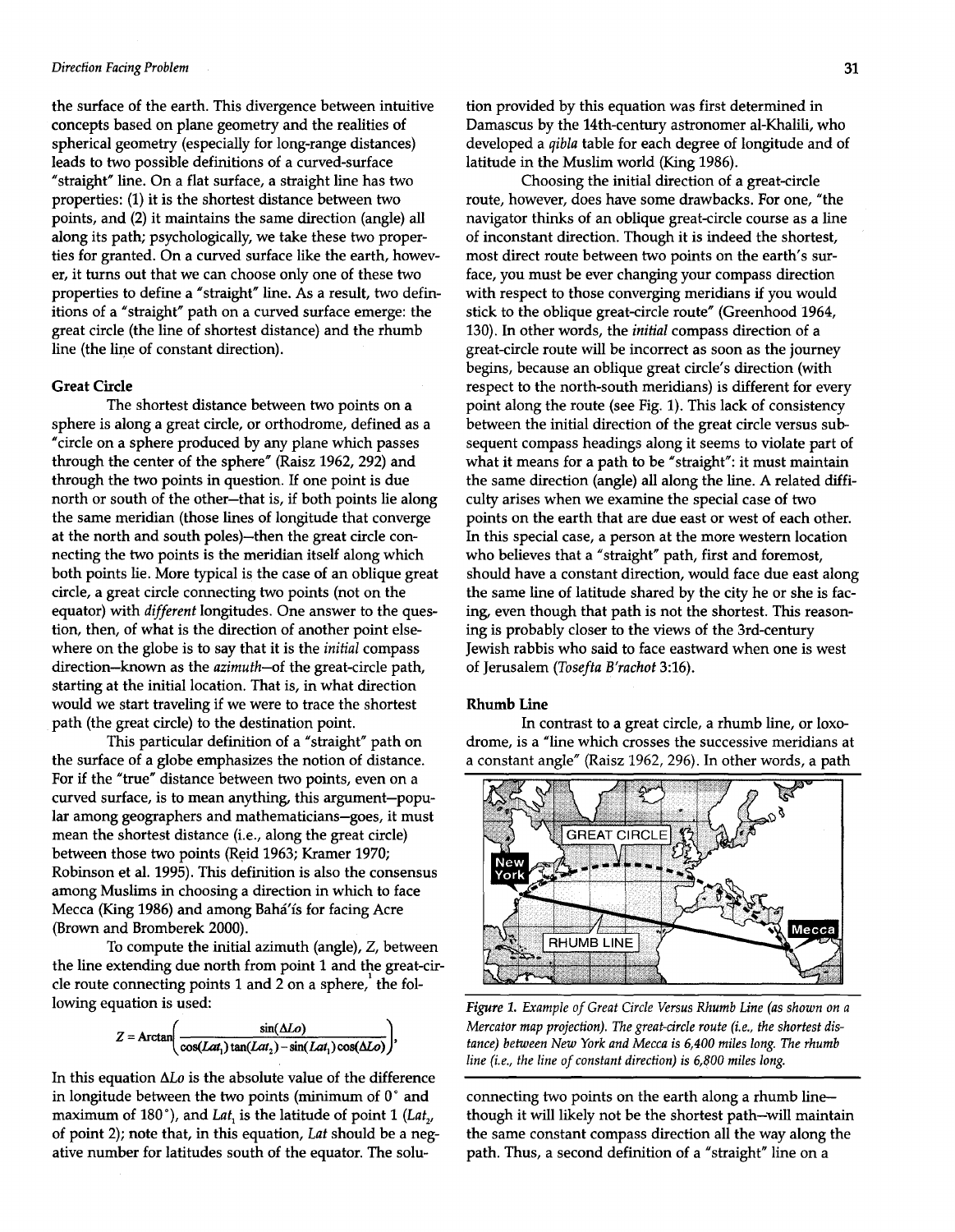curved surface assumes that if the "true" direction between two points-even on a curved surface and even if it is not the shortest route-is to mean anything, it must mean the same direction all along the line between those two points (i.e., along the rhumb line). So of the two possible mathematical solutions to the direction-facing problem, the great circle distorts our intuitive notion of direction (i.e., that direction is constant all along a "straight" line), whereas the rhumb line distorts our intuitive notion of distance (i.e., that the distance along a "straight" line is the shortest distance between two points). In practice, if "the two points are within a few hundred miles, there is little difference between the two [methods], but at great distances they differ widely" (Raisz 1962, 150) in providing an initial compass direction.

The rhumb line is closely tied with perhaps the most well-known map projection-popular in many classrooms-the Mercator projection, which shows all latitude (east-west) lines as horizontal and all longitude (northsouth) lines as vertical. Although Gerhard Mercator's map does, at any given location, show the same scale in both directions-thereby preserving the two-dimensional shape of any small area (i.e., the map is conformal)-the scale itself becomes enormously exaggerated at locations toward the poles: "South America is over nine times the size of Greenland, but who would believe it from this map?" (Greenhood 1964, 128). The most notable feature of Mercator's map, however, is that a straight line drawn between two points on the map is the rhumb line between those points:

"If you wish to sail from one port to another,"

the Flemish map-maker wrote of his work when he first brought it out in 1569, "here is a chart, and a straight line on it, and if you follow this line carefully you will certainly arrive at your destination. But the length of the line may not be correct. You may get there sooner or may not get there as soon as you expected but you will certainly get there." (Greenhood 1964, 128)

Thus, when navigators talk of Mercator sailing, or of "flying a Mercator course," they mean traveling along a rhumb line, which cuts every meridian (north-south line) at the same angle.

To determine the angle (direction), Z, of a rhumb line between two locations on a sphere, we can simply place a straight edge and a protractor on top of a Mercator 2 map. A more precise method, however, is the following mathematical equation:

$$
Z = \text{Arctan}\bigg(\frac{\Delta L o}{M_1 - M_2}\bigg),
$$

where

$$
M=\frac{180}{\pi}\left[htan\left(45^\circ+\frac{Lat}{2}\right)\right].
$$

In this equation  $\Delta L$ o is the absolute value of the difference in longitude between the two points (minimum of  $0^{\circ}$  and maximum of 180°), ln is the natural log, and Lat is the latitude of point 1 (for  $M_1$ ) and of point 2 (for  $M_2$ ); again, Lat should be a negative number for southern latitudes.

| Table 1. Adjustment to Angle Z to Compute Compass Direction |                                                      |                   |                   |  |  |  |
|-------------------------------------------------------------|------------------------------------------------------|-------------------|-------------------|--|--|--|
| For a Great Circle:                                         | If the initial location<br>is to the $\_\_$          |                   |                   |  |  |  |
|                                                             | of the destination city                              | and if            | Direction to Face |  |  |  |
|                                                             | west                                                 | 0 < Z             | Z                 |  |  |  |
|                                                             | west                                                 | Z < 0             | $180^{\circ}$ + Z |  |  |  |
|                                                             | east*                                                | 0 < Z             | $360^\circ - Z$   |  |  |  |
|                                                             | east*                                                | Z < 0             | $180^\circ - Z$   |  |  |  |
| For a Rhumb Line:                                           | If the initial location<br>is to the $\qquad \qquad$ |                   | ในกล่างๆ ประเทศ   |  |  |  |
|                                                             | of the destination city                              | Direction to Face |                   |  |  |  |
|                                                             | northwest                                            | $180^\circ - Z$   |                   |  |  |  |
|                                                             | southwest                                            | Z                 |                   |  |  |  |
|                                                             | northeast*                                           | $180^{\circ}$ + Z |                   |  |  |  |
|                                                             | southeast*                                           | $360^{\circ} - Z$ |                   |  |  |  |

, \*Note that cities such as Anchorage and Honolulu are closer to the Middle East via the international dateline than via the Atlantic Ocean. Thus, such cities-located between the international dateline and the line of longitude that is exactly halfway around the world from Jerusalem or Mecca-are considered to be to the *east* of the destination in Tables 2 and 3.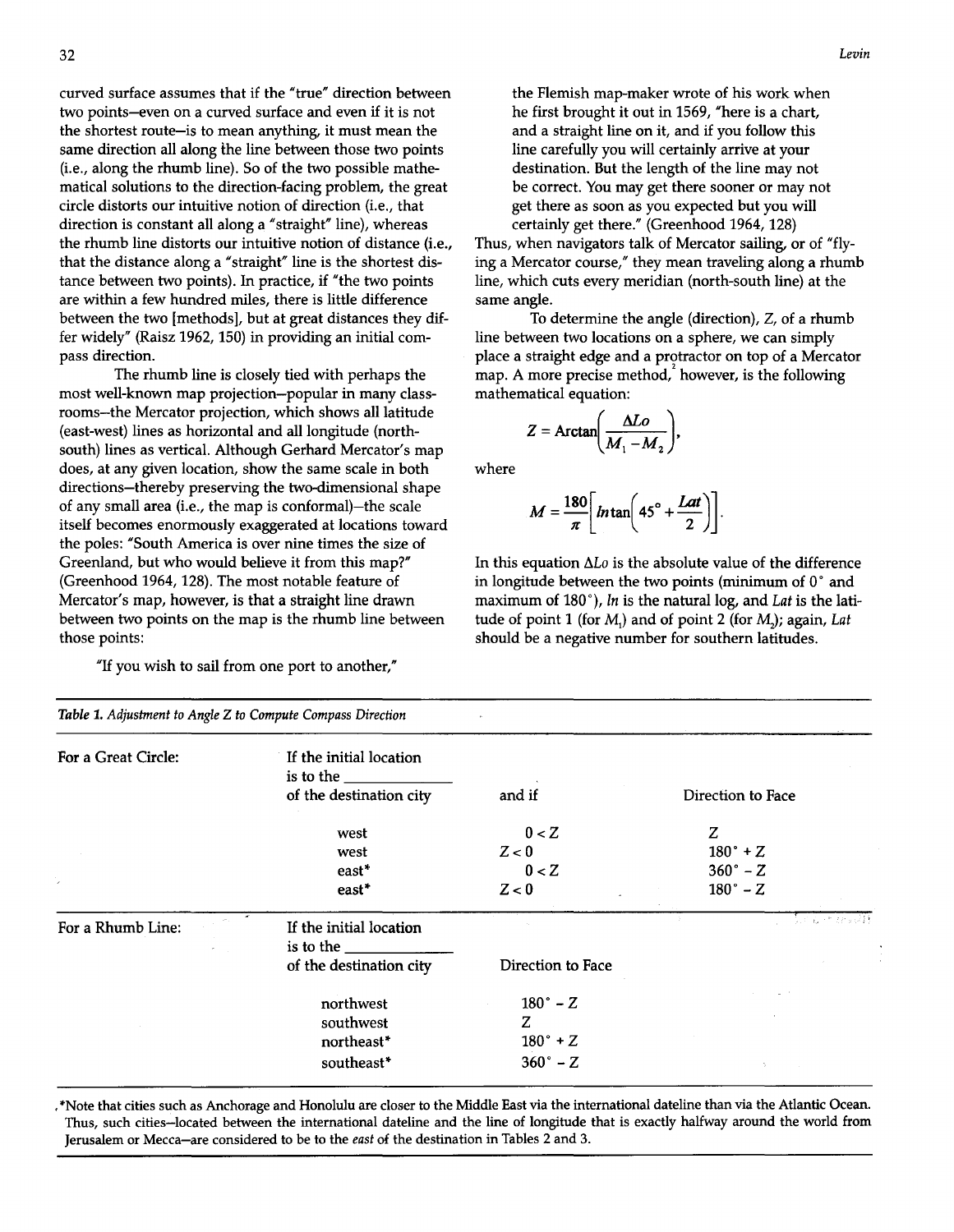| City                                          | Latitude               | Longitude        | <b>Direction to Face</b>    |                               | <b>Divergence</b>                     |  |  |
|-----------------------------------------------|------------------------|------------------|-----------------------------|-------------------------------|---------------------------------------|--|--|
|                                               |                        |                  | <b>Rhumb Line</b><br>(R.L.) | <b>Great Circle</b><br>(G.C.) | Measure <sup>*</sup> :<br>R.L. – G.C. |  |  |
| Anchorage                                     | 61°01'N                | 150°00'W         | 256°                        | 356°                          | $-100°$                               |  |  |
| San Francisco                                 | $37^\circ 45^\prime N$ | 122°27'W         | 93°                         | $20^{\circ}$                  | $+73°$                                |  |  |
| Los Angeles                                   | 34°03'N                | 118°15'W         | 91°                         | 24°                           | $+67°$                                |  |  |
| Chicago                                       | 41°50'N                | 87°37'W          | 96°                         | 46°                           | $+50^{\circ}$                         |  |  |
| Miami                                         | 25°45'N                | 80°15'W          | $87^\circ$                  | $50^\circ$                    | $+36^\circ$                           |  |  |
| Toronto                                       | 43°42'N                | 79°25'W          | 97°                         | 51°                           | $+47^\circ$                           |  |  |
| Washington                                    | 38°55'N                | 77°00'W          | 94°                         | 52°                           | $+42°$                                |  |  |
| Philadelphia                                  | 40°00'N                | $75^{\circ}10'W$ | 95°                         | 53°                           | $+42°$                                |  |  |
| New York                                      | 40°43'N                | 74°00'W          | 96°                         | 54°                           | $+42^\circ$                           |  |  |
| <b>Boston</b>                                 | 42°21'N                | 71°04'W          | 97°                         | 56°                           | $+41°$                                |  |  |
| Buenos Aires, Argentina                       | 34°40'S                | 58°30'W          | 53°                         | 65°                           | $-12°$                                |  |  |
| London, England                               | 51°30'N                | 0°10'W           | 127°                        | 114°                          | $+14°$                                |  |  |
| Paris, France                                 | 48°52'N                | 2°20'E           | 125°                        | 112°                          | $+12°$                                |  |  |
| Budapest, Hungary                             | 47°30'N                | 19°03'E          | 142°                        | 136°                          | $+6°$                                 |  |  |
| Johannesburg, S. Africa                       | 26°10'S                | 28°02'E          | $7^{\circ}$                 | $7^{\circ}$                   | 0 <sup>°</sup>                        |  |  |
| Kiev, Ukraine                                 | 50°25'N                | 30°30'E          | 169°                        | 168°                          | $+2^{\circ}$                          |  |  |
| Tel Aviv, Israel                              | 32°05'N                | 34°46'E          | 128°                        | 128°                          | 0 <sup>°</sup>                        |  |  |
| Haifa, Israel                                 | 32°49'N                | 34°59'E          | 168°                        | $168\,^{\circ}$               | 0 <sup>°</sup>                        |  |  |
| Moscow, Russia                                | 55°45'N                | 37°37'E          | 184°                        | $185^\circ$                   | $-1$ $\degree$                        |  |  |
| Tokyo, Japan                                  | 35°40'N                | 139°45'E         | 267°                        | 304°                          | $-36°$                                |  |  |
| Melbourne, Australia                          | 37°50'S                | 144°59'E         | 304°                        | 287°                          | $+17°$                                |  |  |
| * May appear to be off by 1° due to rounding. |                        |                  |                             |                               |                                       |  |  |

# *Table* 2 *Compass Direction to Face Jerusalem for Selected Cities*

#### **COMPARISONS**

Adjustments to the angle Z, depending on whether or not  $Z$  is positive or negative and on the orientation of point 1 vis-à-vis the destination city (Jerusalem or Mecca), are given in Table 1 for the great circle and for the rhumb line.

I estimate the coordinates for the site of the destroyed Jewish Temple in Jerusalem as 31°46'40"N latitude, 3S 0 14'04"E longitude *(American Practical Navigator*  1981; Survey of Israel 1994; 199S), and for the Ka'ba in Mecca as 21·2S'17"N latitude, 39 • 49'32"E longitude (Saudi Publishing House 1970; *American Practical Navigator* 1981). For 21 selected cities, most with large Jewish populations (Institute of the World Jewish Congress 1998), Table 2 shows the compass direction for facing Jerusalem. Anchorage, with only 2,300 Jews (Schwartz and Scheckner 1999), and Tokyo, with only 1,000 Jews (Institute of the World Jewish Congress 1998), are included here because of their interesting geographic location. Table 3 shows the compass direction for facing Mecca from 21 selected cities, most with large Muslim populations (Johnson 1996; Nanji 1996a; 1996b). In both tables the cities are listed in order from west to east. The "direction to face" should be interpreted using the compass of Figure 2, where  $0^{\circ}$  is due north, 90° is due east, and so on.

The difference between the great circle versus the rhumb line methods, shown in the last column of Tables 2 and 3, is minuscule for cities, such as Tel Aviv and Haifa in Table 2, that are within 100 miles of the destination city. In contrast, among the cities listed, the two methods yield markedly different outcomes for the cities of North America. The primary reason for this divergence is that,

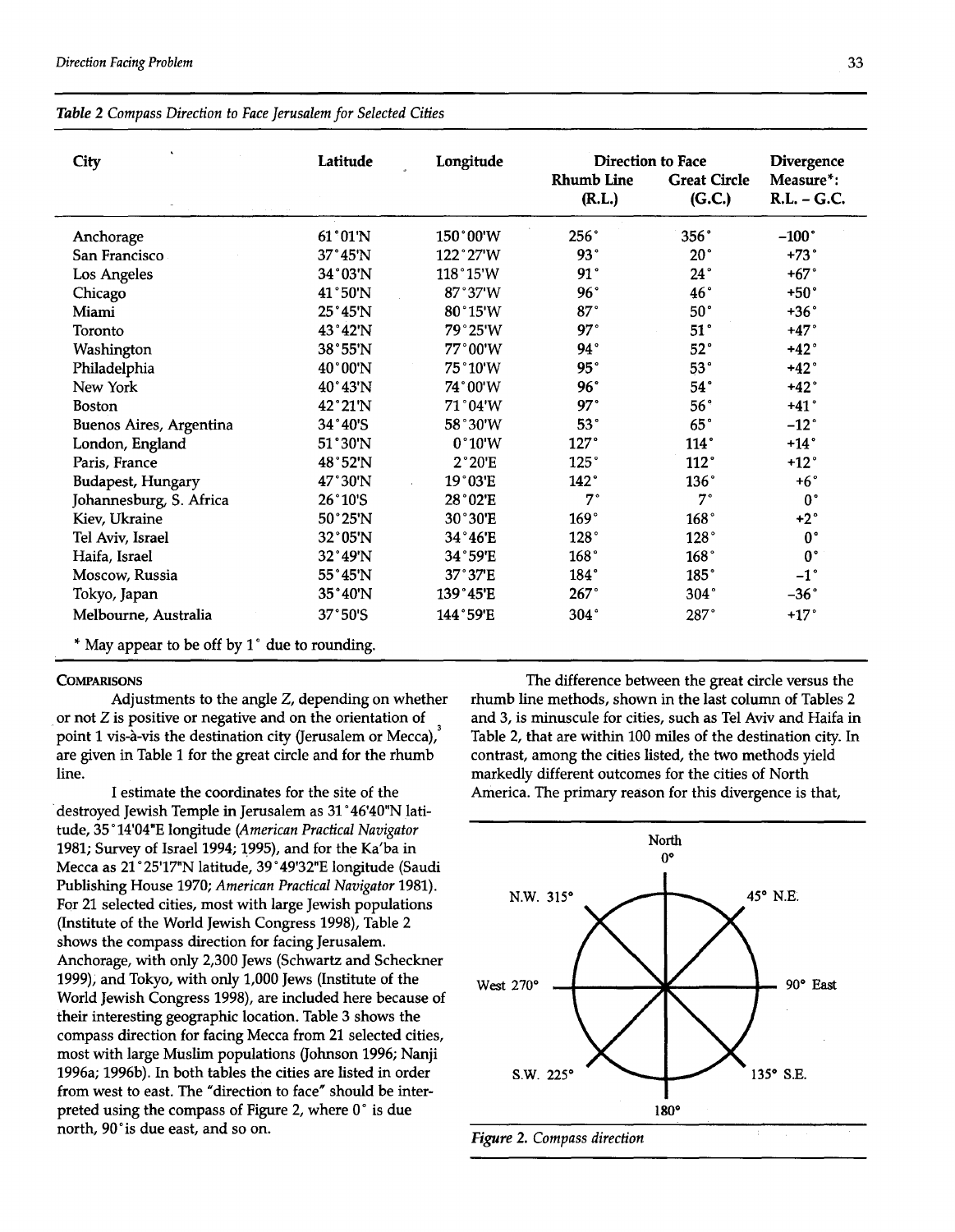City Latitude Longitude Direction to Face Divergence Rhumb Line Great Circle Measure\*:  $(R.L.)$  (G.C.)  $R.L. - G.C.$ Los Angeles  $34°03'N$   $118°15'W$   $95°$   $24°$   $+71°$ Chicago 41°50'N 87°37'W 101° 49° +52° Detroit a the set of  $42^{\circ}23'N$  and  $83^{\circ}05'W$  and  $101^{\circ}$  by  $52^{\circ}$  and  $49^{\circ}$  $\begin{array}{ccccccc}\n\text{Toronto} & & & 43^\circ 42'N & & 79^\circ 25'W & & 103^\circ & & & 55^\circ & +48^\circ \\
\end{array}$ New York Casablanca, Morocco London, England Paris, France  $40^{\circ}43'N$  74 $^{\circ}00'W$  101 $^{\circ}$  58 $^{\circ}$  +43 $^{\circ}$  $33°39'N$   $7°35'W$   $106°$   $94°$   $+13°$ 51°30'N 0°10'W 134° 119° +15° 48°52'N 2°20'E 132° 119° +13° Algiers, Algeria 10<sup>°</sup> 36°50'N 3°00'E 16° 105° +10° Istanbul, Turkey Cairo, Egypt Baghdad, Iraq Riyadh, Saudi Arabia Teheran, Iran Karachi, Pakistan Tashkent, Uzbekistan Dhaka, Bangladesh Jakarta, Indonesia Ji'an, China  $41°02'N$  28°57'E 155° 152° +3°  $30^{\circ}03'N$   $31^{\circ}15'E$   $138^{\circ}$   $136^{\circ}$   $+2^{\circ}$ 33°20'N 44°26'E 199° 200° -1°  $24^{\circ}39'N$   $46^{\circ}46'E$   $243^{\circ}$   $245^{\circ}$   $-1^{\circ}$  $35°40'$ N  $51°26'E$   $215°$   $219°$   $-3°$  $24^{\circ}51'N$  67°02'E 262° 268° -6°  $41°16'N$  69°13'E 231° 240° -9°  $23°42'N$  101°42'E 287° 293° -6°  $6°08'$ S 106°45'E 293° 295°  $-2°$ 34°16'N  $108°54'E$  258° 278° -19° Beijing, China 39°55'N l16°26'E 254° 279° -25°

*Table* 3. *Compass Direction to Face Mecca for Selected Cities* 

\* May appear to be off by 1 ° due to rounding.

when two points are located very far apart from each other but are on the same side of the equator (e.g., New York and Mecca), the shortest path between them (i.e., the great circle) "swings by" the nearest pole (see Fig. 1). For example, Mecca is south and east of New York, yet the great-circle route from New York to Mecca begins by facing *northeast*  (58 °) and goes up along the Canadian coastline, then across the North Atlantic, before returning south through Europe and the Mediterranean to arrive in Mecca; in contrast, the rhumb line-which is 400 miles longer-goes southeast straight across the warm waters of the Atlantic and then North Africa, facing 101 ° the whole time.

When the destination is Jerusalem or Mecca-both of which are in the northern hemisphere-the only major cities far enough away but still also in the northern hemisphere are those in North America and, to a lesser extent, in East Asia. Thus, while the choice of great circle versus rhumb line is, in general, a significant theoretical decision in choosing which compass direction to face, as a practical matter, the difference between the two methods are of major consequence only in North America. Given the long history of Judaism and Islam, then, the problem of which mathematically derived direction-facing method to choose is, relatively speaking, a rather recent conundrum.

# **CONCLUSION**

Which method is better for solving the directionfacing problem: the great circle, with its shortest distance, or the rhumb line, with its constant angle? Historically, Muslims and Baha'is have favored the great-circle definition of a "straight" line on the globe (King 1986), although this choice has occasionally generated considerable controversy among North American Muslims (Eissa 1996). Jews have not chosen any particular definition, and often use only approximate solutions to the problem, such as choosing a direction only among north, south, east, or west. In any event, for most cities around the world, with the exception of North America, the differences between the two methods outlined here are fairly small (see Tables 2 and 3).

This question of which method is better, however, is *not* one we can answer with sophisticated maps and formulas; it is a theoretical issue that ultimately depends on which of the two components of the "straight"-path concept we choose to emphasize, distance or direction. In fact, this issue is analogous to instances in other fields of ambiguous or indeterminate concepts open to rival interpretations. For example, many in political science have concluded that no objective and nonpartisan criteria exist for determining the "fairness" of a redistricting plan (Levin 1988). Similarly, in the field of organization management, researchers have concluded that no objective, mutually

..  $\frac{1}{2}$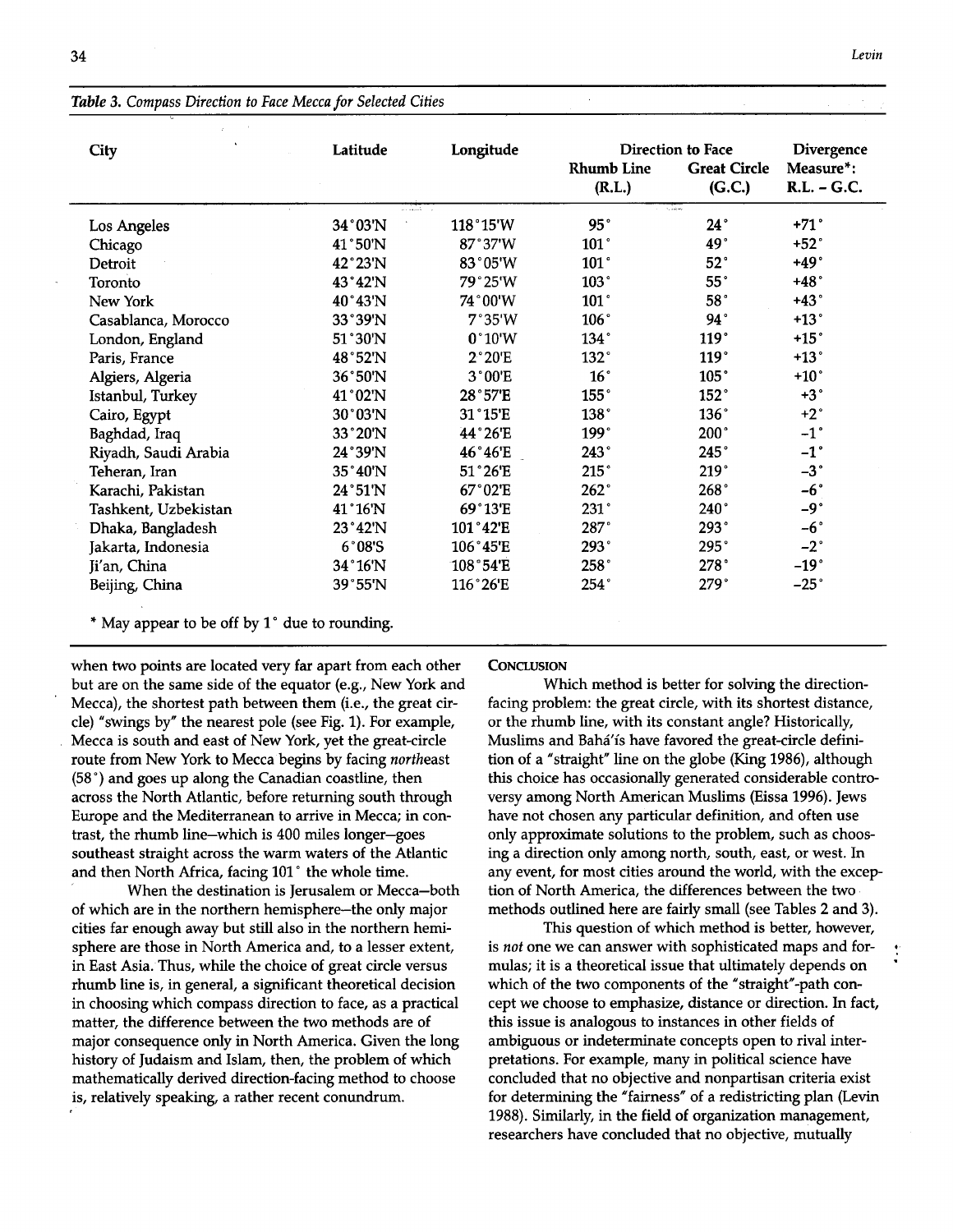# *Box 1. Do the Math: Facing Mecca from New York City*

Students.can work through this example (see Fig. 1) and then do the calculations for their own city. To figure out the initial compass direction of the great circle from New York City (40°43'N lat., 74°00'W lo.) to Mecca (21°25'17"N lat., 39°49'32"E lo.), the formula is:

$$
Z = \text{Arctan}\bigg(\frac{\sin(\Delta Lo)}{\cos(Lat_1)\tan(Lat_2) - \sin(Lat_1)\cos(\Delta Lo)}\bigg),
$$

where, after converting all coordinates to decimals, we get:

 $\Delta$ *Lo* = 74° + (39 + 49/60 + 32/3600)° = 113.83°

 $Lat$ <sub>1</sub> = 40 + 43/60 = 40.72<sup>°</sup>

$$
Lat_2 = 21 + 25/60 + 17/3600 = 21.42^{\circ}
$$

Remember that  $\Delta L \sigma$  is the distance (in degrees) between the two longitudes (minimum of 0° and maximum of 180°). We can now plug these numbers into the formula to get:

$$
Z = \text{Arctan}\left(\frac{\sin(113.83^\circ)}{\cos(40.72^\circ)\tan(21.42^\circ) - \sin(40.72^\circ)\cos(113.83^\circ)}\right)
$$
  
= Arctan $\left(\frac{0.9147}{0.7579(0.3923) - 0.6524(-0.4040)}\right)$  = Arctan(1.6308) = 58.48°.

We then look at Table 1 to see if an adjustment to Z (in this case, 58°) is needed: since the initial location (New York) is to the west of the destination city (Mecca) and since 0 < 58 °, the direction to face Mecca from New York City, based on the great circle, is 58° (i.e., towards the northeast).

Using the same decimal-based geographic coordinates listed above, we can also figure out the constant compass direction of the **rhumb** line from New York to Mecca. The formula is:

$$
Z = \text{Arctan}\bigg(\frac{\Delta L o}{M_1 - M_2}\bigg),
$$

where

$$
M=\frac{180}{\pi}\left[ln\tan\left(45^\circ+\frac{Lat}{2}\right)\right].
$$

Remember that *ln* is the natural log, and *Lat* should be a negative number for southern latitudes. For New York,

$$
M_1 = \frac{180}{\pi} \left[ ln \tan \left( 45^\circ + \frac{40.72^\circ}{2} \right) \right] = \frac{180}{\pi} \left[ ln \tan \left( 65.36^\circ \right) \right] = \frac{180}{\pi} [ln(2.180)]
$$
  
=  $\frac{180}{\pi} (0.7794) = 44.66$ .

For Mecca,

$$
M_2 = \frac{180}{\pi} \left[ h \tan \left( 45^\circ + \frac{21.42^\circ}{2} \right) \right] = \frac{180}{\pi} \left[ h \tan \left( 55.71^\circ \right) \right] = \frac{180}{\pi} \left[ h(1.466) \right]
$$

$$
= \frac{180}{\pi} (0.3829) = 21.94
$$

We can now plug these numbers into the rhumb line formula for Z to get:

$$
Z = \text{Arctan}\left(\frac{113.83^{\circ}}{44.66 - 21.94}\right) = \text{Arctan}(5.01) = 78.7^{\circ}.
$$

We then look at Table 1 to adjust Z (in this case, 79°): since the initial location (New York) is to the northwest of the destination city (Mecca), the direction to face Mecca from New York City, according to the rhumb line, would be  $180^\circ$  – 79° = 101° (i.e., east by southeast).

Using both the great circle and rhumb(line, in what direction would you face another city on the globe from *your*  hometown?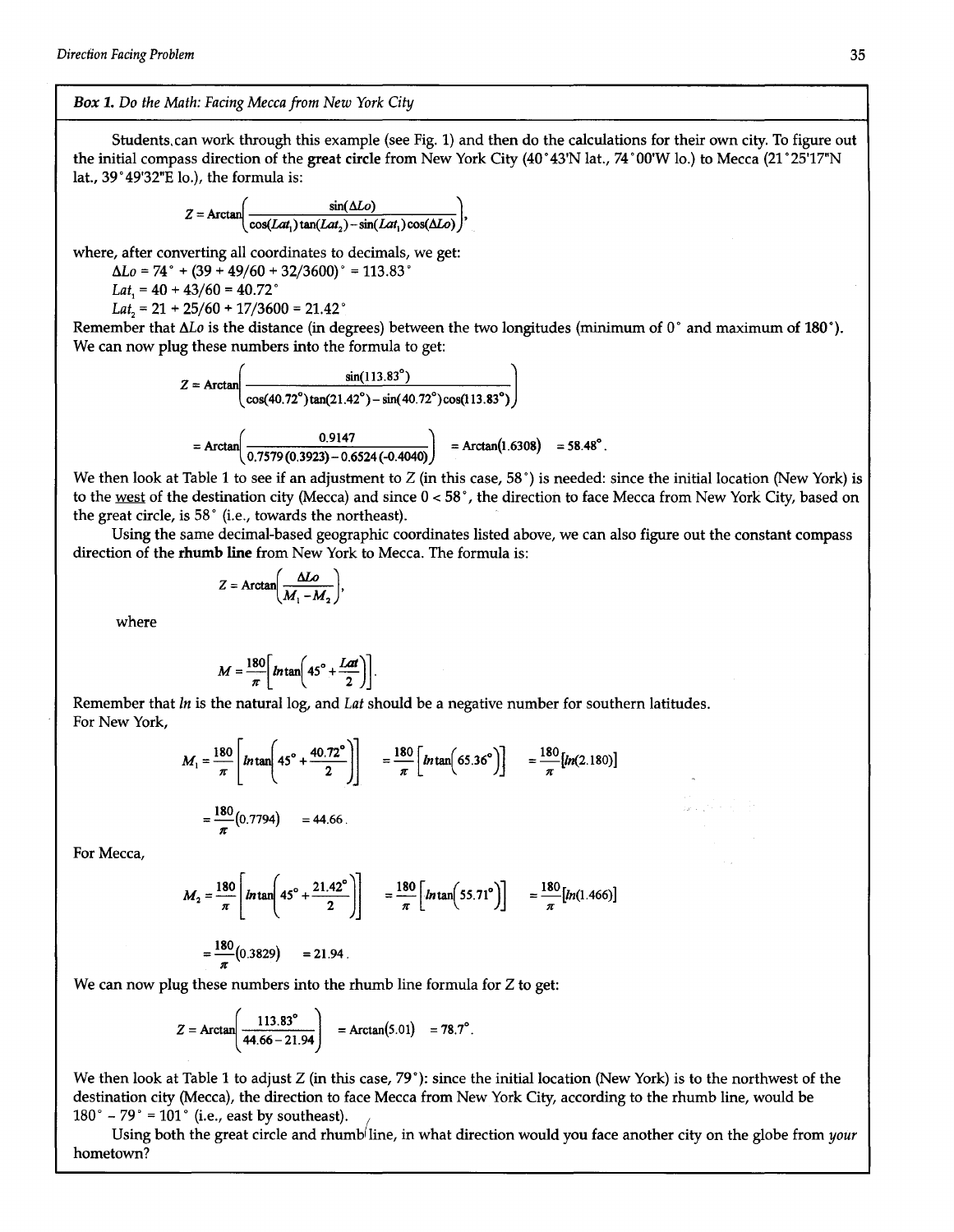agreed-upon criteria exist for evaluating the "effectiveness" of an organization (Hirsch and Levin 1999). Ultimately, then, the definition of the "straight-line-on-a-curved-surface" concept is likely to 'remain unsettled and open to debate.

Thus, the direction-facing problem, in addition to its importance to major religious institutions, underscores an important point about the inter-connections among social ideas, intuitive assumptions, and scientific analysis. For when social ideas, such as unity among a group's members, are translated into concrete action, such as having a central location for directing thoughts and prayers, the actions will likely be based on prevailing-often unstatednorms and assumptions (DiMaggio and Powell 1983); in this case, the assumption that a "straight" path (even on a curved surface) has a unique meaning. When confronted with new realities, however, such as immigration to North America, where the two possible geography-based "straight"-line options differ markedly, problems may arise. Ultimately, while a mathematical and geographic analysis of the direction-facing problem can help frame the scientific issues, it cannot solve the problem fully-this task is a theoretical (even theological) matter, with which the relevant groups and institutions themselves must grapple. Still, students of geography should realize the next time they are in a synagogue, church, mosque, or temple that even here we can apply the principles and techniques of geographic analysis.

## ACKNOWLEDGMENT

The author wishes to thank Michael Balinsky, Keith Burns, Ruth Dick, Muhammad Eissa, Bernard Goldstein, John Hudson, Jonathan Levin, Azim Nanji, Eric Restuccia, Robert Stockman, K. Jim Stein, Lynn Yancy, and Noam Zohar for advice and assistance.

## **NOTES**

- 1. Note that the equations used in this article assume that the earth is a perfect sphere, although it is in fact spheroidal, flattened slightly at the poles. "On the spheroidal earth the shortest line is called a *geodesic.* A great circle [however) is a near enough approximation of a geodesic for most problems of navigation" *(American Practical Navigator* 1981, 700) and is therefore used here. Readers interested in the (extraordinarily complicated) formula for the initial angle of a geodesic may wish to consult a text on geodesy (e.g., Bomford 1983).
- 2. For even greater precision in determining a rhumb line, one can take into account that the earth is not a perfect sphere by slightly modifying the equation for M (see Pearson 1984, 83); I have found, however, that this result rarely differs by more than one-sixth of a degree, so the more complicated rhumb line formula is not used here.
- 3. To calculate the Bahci'f *qiblih,* based on the great-circle path toward Acre, see Brown and Bromberek (2000).

# **REFERENCES**

NOTE: All biblical or classical Jewish, Muslim, and Bahá'í texts are cited in the body of the article and not by their author(s) in the References section.

- *American Practical Navigator.* 1981. Vol. 2. Washington, D.C.: Defense Mapping Agency Hydrographic/ Topographic Center.
- Avi-Yonah, M. 1971. Synagogue, Architecture. In *The Encyclopedia ]udaica,* vol. 15, 595-600. New York: Macmillan.
- Bomford, G. 1983. *Geodesy,* 4th ed. corrected. Oxford: Clarendon Press.
- Brown, J., and J. Bromberek. 2000. *Direction to Bahjf.*  http://www.bcca.org/misc/ qiblih, accessed  $12/11/01$ .
- Cope, G. 1986. Posture. In *The New Westminster Dictionary of Liturgy and Worship,* ed. J. G. Davies. Philadelphia: Westminster Press, pp. 437-440.
- Cross, F. L., and E. A. Livingstone, eds. 1983. Westward position. In *The Oxford Dictionary of the Christian Church,* 2d ed. revised. Oxford: Oxford University Press, p. 1473.
- Davies, J. G. 1986. Orientation. In *The New Westminster Dictionary of Liturgy and Worship,* ed. J. G. Davies. 421. Philadelphia: Westminster Press, p. 421.
- DiMaggio, P. J., and W. W. Powell. 1983. The iron cage revisited: Institutional isomorphism and collective rationality in organization fields. *American Sociological Review* 48: 147-160.
- Eissa, M. S. 1996. Personal communication. Department of African and Asian Languages, Northwestern University.
- Foley, E. 1991. *From Age to Age: How Christians Celebrated the Eucharist.* Chicago: Liturgy Training Publications.
- Goldstein, B. R. 1996. Personal communication. Departments of Religious Studies, History, and History & Philosophy of Science, University of Pittsburgh.
- Greenhood, D. 1964. *Mapping.* Chicago: University of Chicago Press.
- Hassett, M. M. 1913. Altar, History of the Christian. In *The Catholic Encyclopedia.* New York: Encyclopedia Press, vol. 1, pp. 362-367.